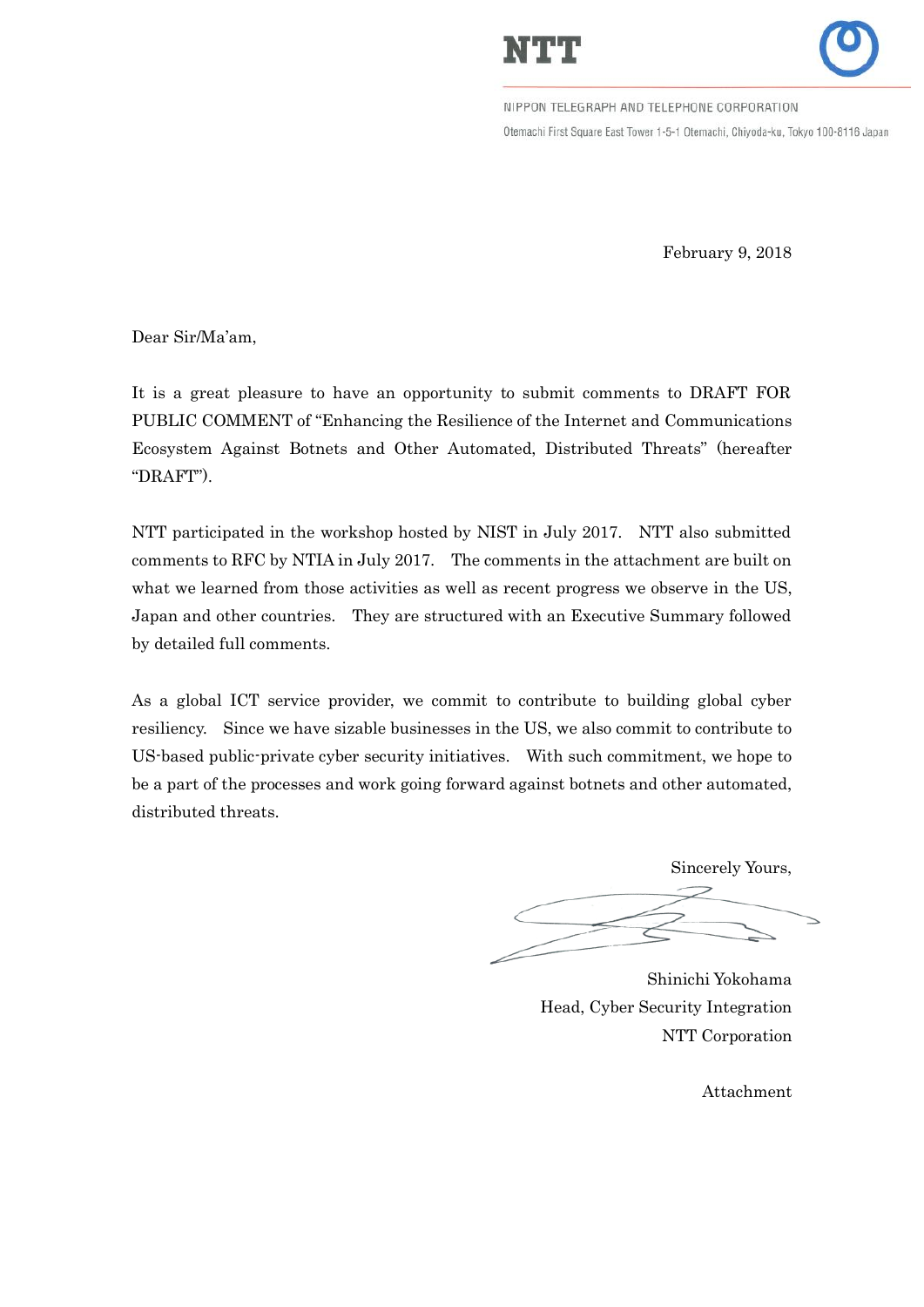

## Executive Summary

## Overall, the DRAFT is right on the spot. Global eco-system collaboration enabled with market incentives is essential.

We think 6 Principal Themes capture the essential nature of the botnet challenges. In particular we concur with the necessity of devising market incentives that cut across different multi-disciplinary communities across the global eco-system. We think 5 Goals and 23 Actions cover most of the key challenges and will initiate substantial positive impact against botnets. Needless to say, sustained execution commitments by key players in the eco-system are imperative for the success of the efforts. In particular, as often noted in the DRAFT, global participation and collaboration is critical.

The DRAFT has lots of commonality to the efforts that are undertaken or under consideration in Japan. There may be good opportunity for US-Japan collaboration. We find the contents of the DRAFT are very similar to recent government policies and industry initiatives being proposed and discussed in Japan. We understand a few collaborative initiatives have already started between US and Japan, and there may be a good chance to expand the collaboration between two countries both at government level and industry level.

Additional actions may be needed to address challenges caused by the billions of devices that are currently in the market and in use, many of which may be vulnerable and infected already.

As for the 23 Actions proposed in the DRAFT, there may be a couple of additional actions that may be worth consideration. It is our impression that 23 Actions are trying to address challenges generated by future bots, i.e. devices that come to the market and become bot from now. However, we need to address challenges caused by billions of devices that are already in the market, in use and may have been infected already. Also there are a few Actions that are legitimate and worth pursuing, but may not lead to our objectives effectively (for example Action 3-4 on IP v6).

NTT is willing to participate in some of the Actions around Infrastructure. As Actions become clearer, we may also be interested in others such as secure software and enterprise network development.

As a global ICT service provider with sizable business activities in the US, we not only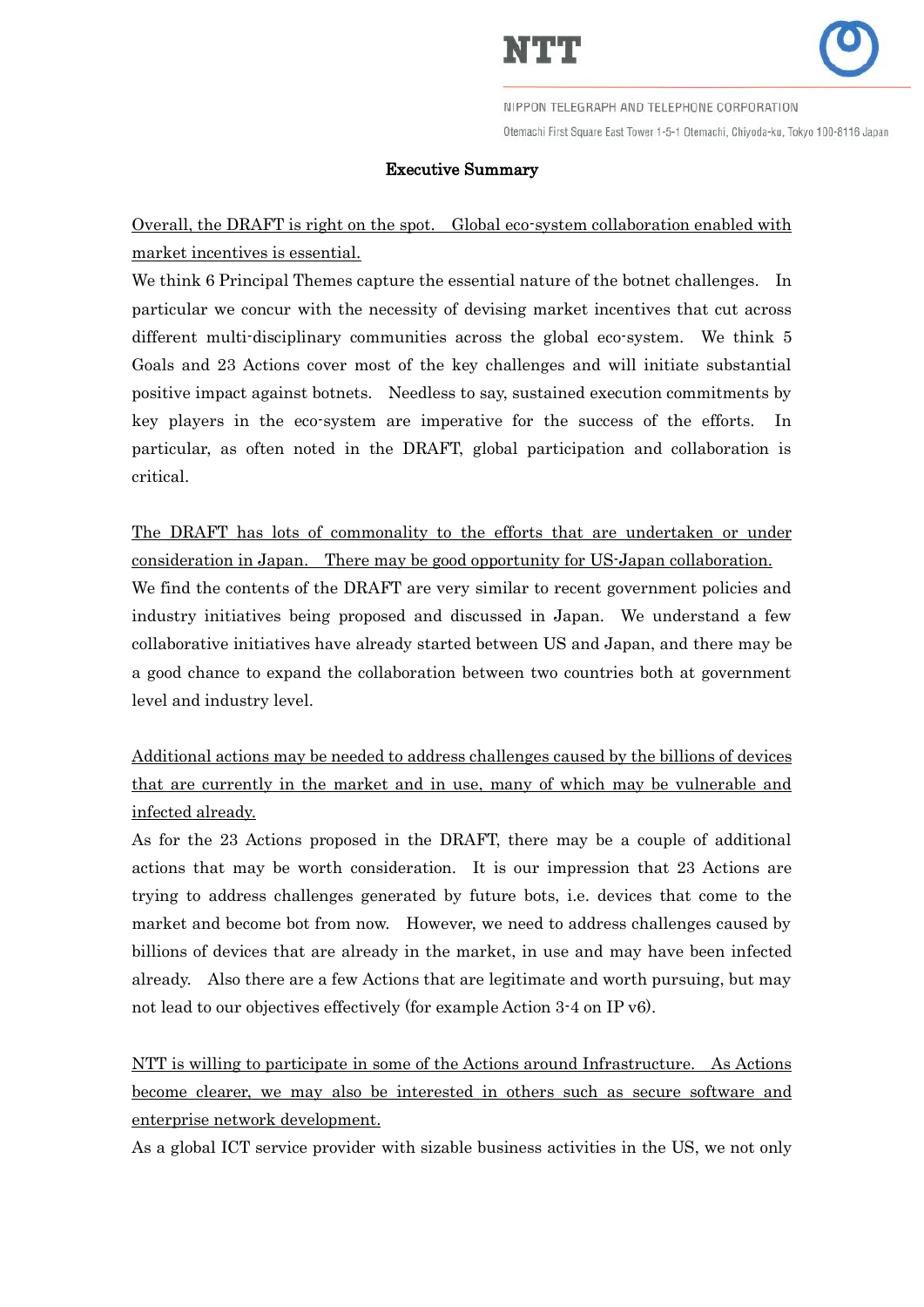



commit to contribute to global cyber resiliency build-up but also we are willing to participate in some of the actions raised in the DRAFT around Goal 2 Infrastructure. We also find some actions in other Goals, such as secure software development, may have relevancy for our efforts to provide security to our clients, and we may be interested in joining them once specifics become clear.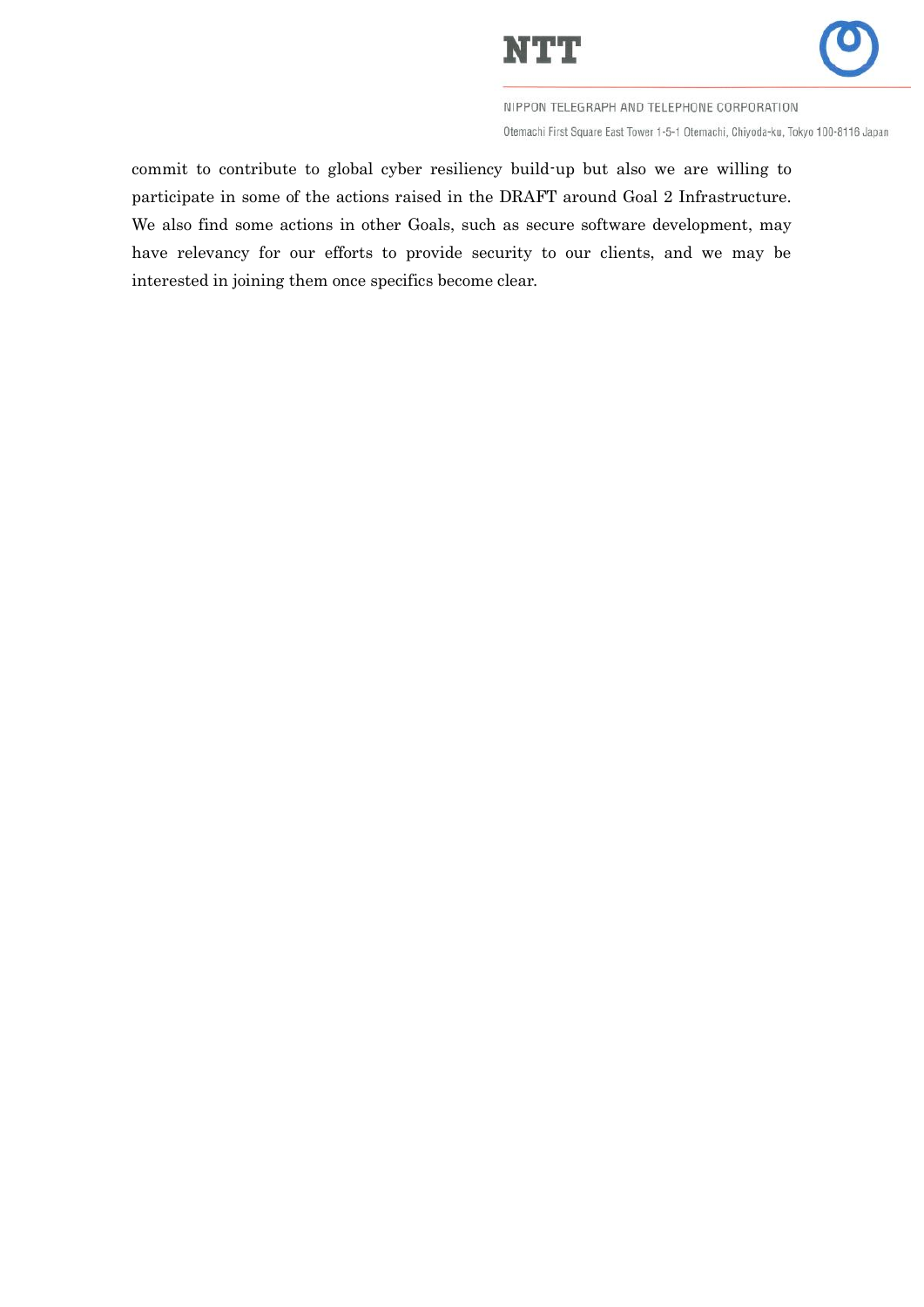

## Full Comments

## Overall, the DRAFT is right on the spot. Global eco-system collaboration enabled with market incentives is essential.

We think 6 Principal Themes capture the essential nature of botnet challenges. In particular we concur with the necessity of devising market incentives that cut across different multi-disciplinary communities across the global eco-system. We think 5 Goals and 23 Actions cover most of key challenges and will initiate substantial positive impact against botnets. Needless to say, sustained execution commitments by key players in the eco-system are imperative for the success of the efforts. In particular, as often noted in the DRAFT, global participation and collaboration is critical.

- NTT provides IP backbone service across the world. As a global Tier 1 provider, we have been observing threats in the Internet over a decade. Recently, we observe ultra-scaling of DDoS and IoT attacks generated by Asia and other regions.
- Between 2007 and 2012, the largest DDoS size was double-digits Gbps. In 2016, the largest DDoS was 800 Gbps which is sixteen times larger than 2012. The number of large scale DDoS attacks has also increased. In 2013, there were 39 DDoS attacks which were over 200 Gbps. In 2016, the number has increased to 645.
- Our Global Threat Intelligence Center (GTIC) analyzed that 60% of IoT attacks came from IP addresses within Asia. GTIC also analyzed 60% of NTT Security's detection of Mirai, the IoT botnet, showed source IP address in Asia. The most likely reason for the high volume of attacks coming from devices in Asia is that the products in the Asian market have historically been shown to be vulnerable to compromises and subsequent reuse in attacks.
- It is our belief that collaboration among all stakeholders across national borders, including Asia, is indispensable for enhancing our ability to reduce botnet threats. For example, Tokyo is going to host Olympic and Paralympic Games in 2020. To protect such an important international event from botnet threats, collaboration among all stakeholders is necessary. It is NTT's commitment to contribute to such efforts.

The DRAFT has lots of commonality to the efforts that are undertaken or under consideration in Japan. There may be good opportunity for US-Japan collaboration. We find the contents of DRAFT are very similar to recent government policies and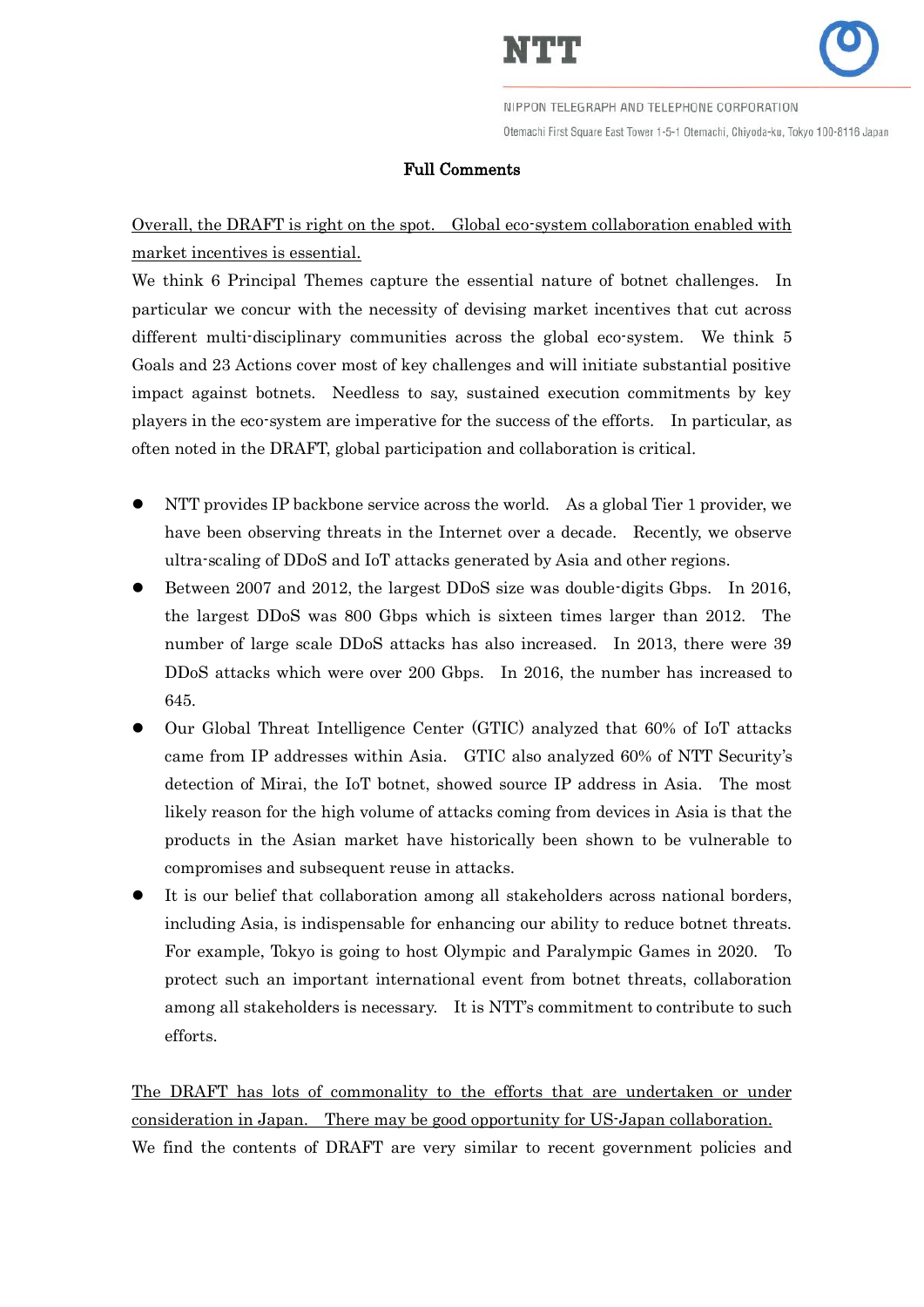



industry initiatives being proposed and discussed in Japan. We understand a few collaborative initiatives have already started between US and Japan, and there may be a good chance to expand the collaboration between two countries both at government level and industry level.

- Regarding Infrastructure, an industry-driven working group released a report draft on measures against DDoS attacks to ensure better Internet environment in Japan in December 2017. The report includes three basic principles below.
	- ISPs' potential preventive measures against DDoS attacks
	- $\triangleright$  Information sharing among ISPs and stakeholders
	- $\triangleright$  Measures for vulnerable terminal equipment including IoT devices
- Regarding Edge, IoT Acceleration Consortium co-hosted by Ministry of Internal Affairs and Communications (MIC) and Ministry of Economy and Trade Industry (METI) issued IoT Security Guidelines ver.1.0 in July 2016.

[\(http://www.iotac.jp/wp-content/uploads/2016/01/IoT-Security-Guidelines\\_ver.1.0.pd](http://www.iotac.jp/wp-content/uploads/2016/01/IoT-Security-Guidelines_ver.1.0.pdf)

[f\)](http://www.iotac.jp/wp-content/uploads/2016/01/IoT-Security-Guidelines_ver.1.0.pdf) The Consortium has 3,397 Japanese companies as a member (As of Dec. 2017). The Guideline suggests five guiding principles of IoT security measures.

- $\triangleright$  Policy: Establishing a basic policy with consideration of the nature of the IoT
- Analysis: Recognize risks on IoT
- Design: Considering a design to protect what should be protected
- $\triangleright$  Implementation and Connection: Consider security measures on the network side
- $\triangleright$  Operation and Maintenance: Maintaining a safe and secure state and disclose and share information
- Regarding Coalition and Education, MIC's Comprehensive IoT Security Measures (Oct. 2017) suggest below initiatives.
	- $\triangleright$  Measures on IoT devices vulnerabilities
	- R&D promotion
	- $\triangleright$  Support for the private sector
	- > Human resource development
	- $\triangleright$  International cooperation
- ICT-ISAC Japan\* and Comm-ISAC/IT-ISAC in the US have already started collaboration such as The International Workshop on ISAC Collaboration held in Tokyo in November 2016 and 2017. (\*See the URL below about ICT-ISAC Japan. https://www.ict-isac.jp/english/index.html#Message)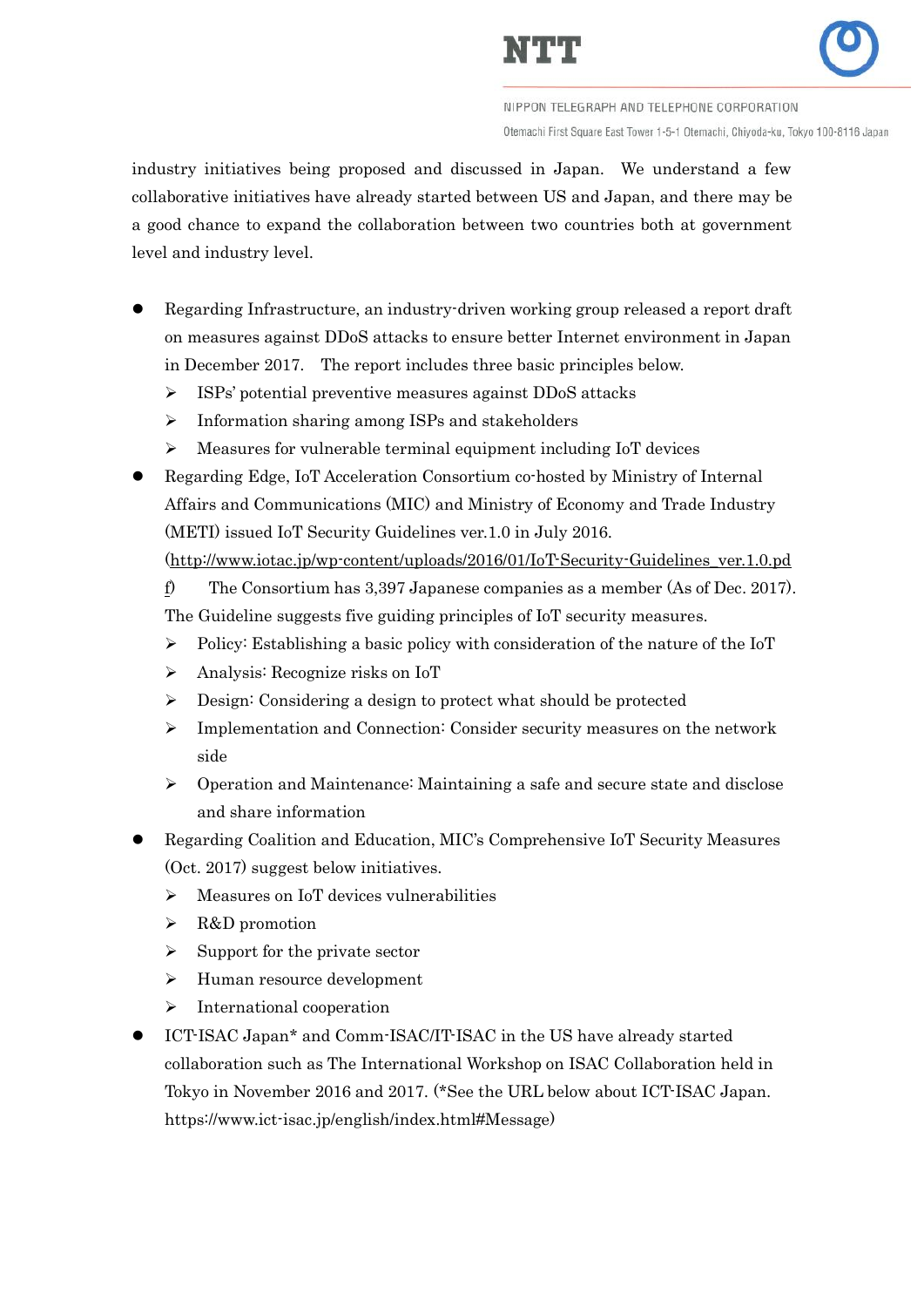

Additional actions may be needed to address challenges caused by the billions of devices that are currently in the market and in use, many of which may be vulnerable and infected already.

As for the 23 Actions proposed in the DRAFT, there may be a couple of additional actions that may be worth consideration. It is our impression that 23 Actions try to address challenges generated future bots, i.e. devices that come to the market and become bot from now. However, we need to address challenges caused by billions of devices that are already in the market, in use and may have been infected already. Also there are a few Actions that are legitimate and worth pursuing, but may not lead to our objectives effectively (for example Action 3-4 on IP v6).

These efforts include introducing more robust data and quantum level security and real-time AI based user behavior analytics. It is important to be able to track data movement both horizontally and vertically. It can consume, analyze, track, control and ultimately secure today's "big data" flowing through networks due to the exponential growth of smart devices as part of the Internet of Everything trend.

- On top of information sharing among ISP's, operation sharing and standardization is important to realize effective collaboration among ISP's. We offer DDoS mitigation service as a Global IP Network (GIN) operator today and announce that we plan to provide "Multi-DDoS mitigation service" in the future, which can protect clients and services from larger-scale DDoS attacks by coordinating with other global ISPs. Automatic and real-time cooperation is ultimate goal and operation sharing and standardization is essential among them.
- Scenario planning to mitigate vulnerable products already deployed/installed in the field may be needed. A specific action example, which is in "A Comprehensive Package of IoT Security Measures," is vulnerability assessment of IoT devices on the Internet by wide-area network scanning. Actually, in August 2013, network scanning was conducted by Telecom-ISAC Japan, the predecessor of ICT-ISAC Japan established in March 2016, to estimate the number of devices in Japan that could be used as stepping stones. Efforts have been put into reducing the number since then.
- It is our thought that IPv6 described in the Action 3.4 may help identify infected products, but all security issues cannot be solved simply by using IPv6. When IPv6 function is implemented to network products, some new security issues may come out depending on network architecture and design. Also, we should consider security issues under the coexistence environment of IPv4 and IPv6 for gradual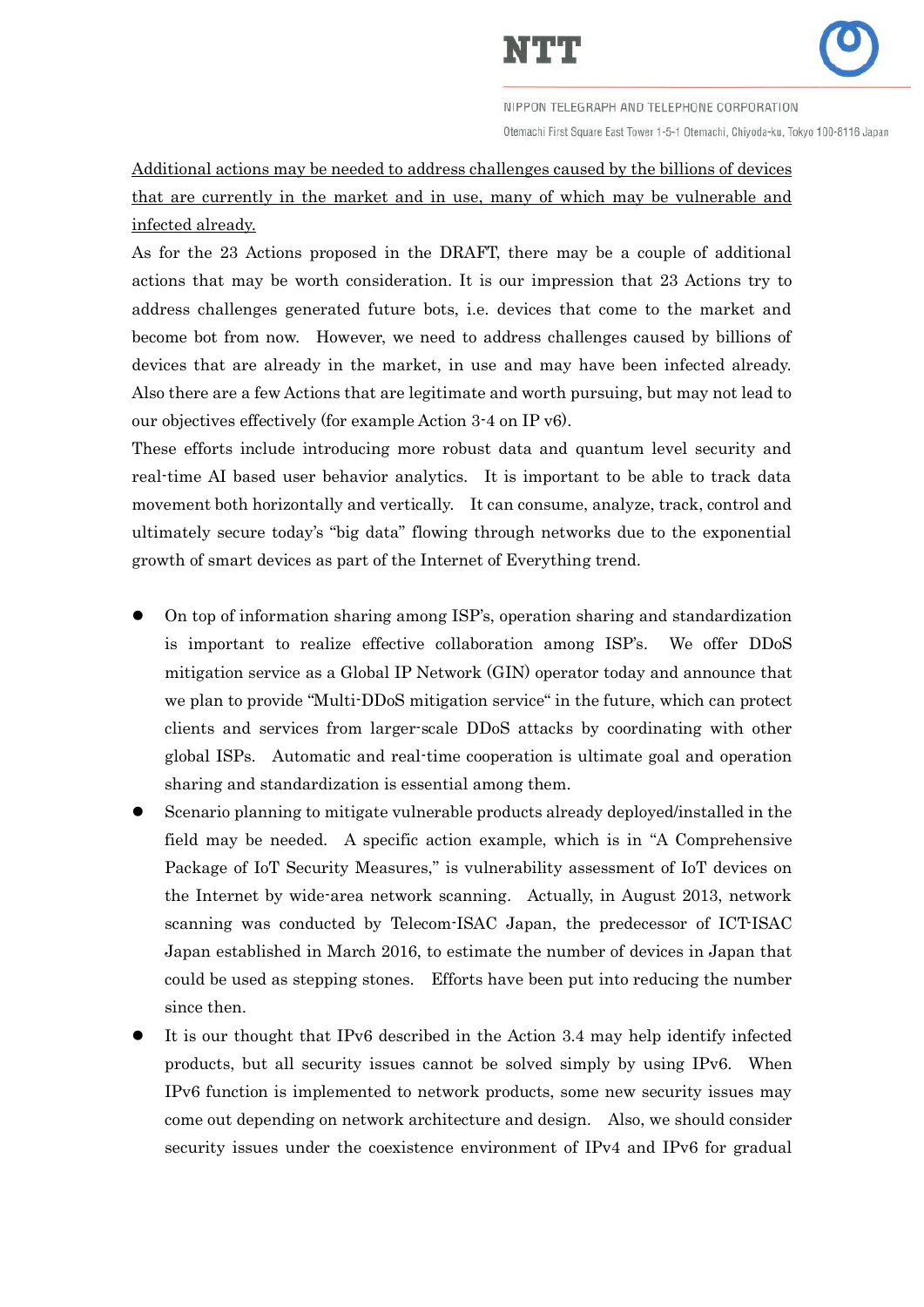

transition. In Japan, we operate Next Generation Network (NGN) infrastructure to which IPv6 can be fully applied. Almost all major ISPs utilize IPv6 on the NGN in Japan. According to IPv6 Promotion Council, the penetration rate of IPv6 for "FLET'S Hikari Next," NTT's high-speed optical access service based on NGN, reaches approximately 40% (As of Sep. 2017).

- There seems to be some potential action ideas to be considered. Examples are shown below.
	- $\triangleright$  Scanning all devices and data and creating an inventory of digital assets to start gaining "control" of existing devices/ data
	- $\triangleright$  Establish learning loop triangulating audit logs, device behavior analytics tied to possible identities
	- $\triangleright$  Triangulation of device, user and data
	- $\triangleright$  Alignment to NIAP, FIPS (140-2) compliance and other similar standards

NTT is willing to participate in some of the Actions around Infrastructure. As Actions become clearer, we may also be interested in others such as secure software and enterprise network development.

As a global ICT service provider with sizable business activities in the US, we not only commit to contribute to global cyber resiliency build-up but also we are willing to participate in some of the actions raised in the DRAFT around Goal 2 Infrastructure. We also find some actions in other Goals, such as secure software development, may have relevancy for our efforts to provide security to our clients, and we may be interested in joining them once specifics become clear.

- NTT is globally top 5 both in network and IT service with 2.5B USD R&D spending. We are one of the three companies that are top 3 in all of US, Europe and Asia in Internet backbone. According to a third party analysis, we carry over 30% of global Internet traffic. In security, NTT has over 3,000 security professionals and more than 10 SOCs.
- In the US, NTT has 7B USD revenue and 42,000 employees. We provide a wide variety of service offerings in the US such as advisory services, digital and application services, infrastructure, cloud, security as well as BPO.
- As our testimony to commitments to participate public-private initiatives in the US, we have been participating in CSCC, CSRIC, ACT-IAC Blockchain working group, Illinois Blockchain Task Force, Virginia Governor Elect's Technology Policy Council etc.